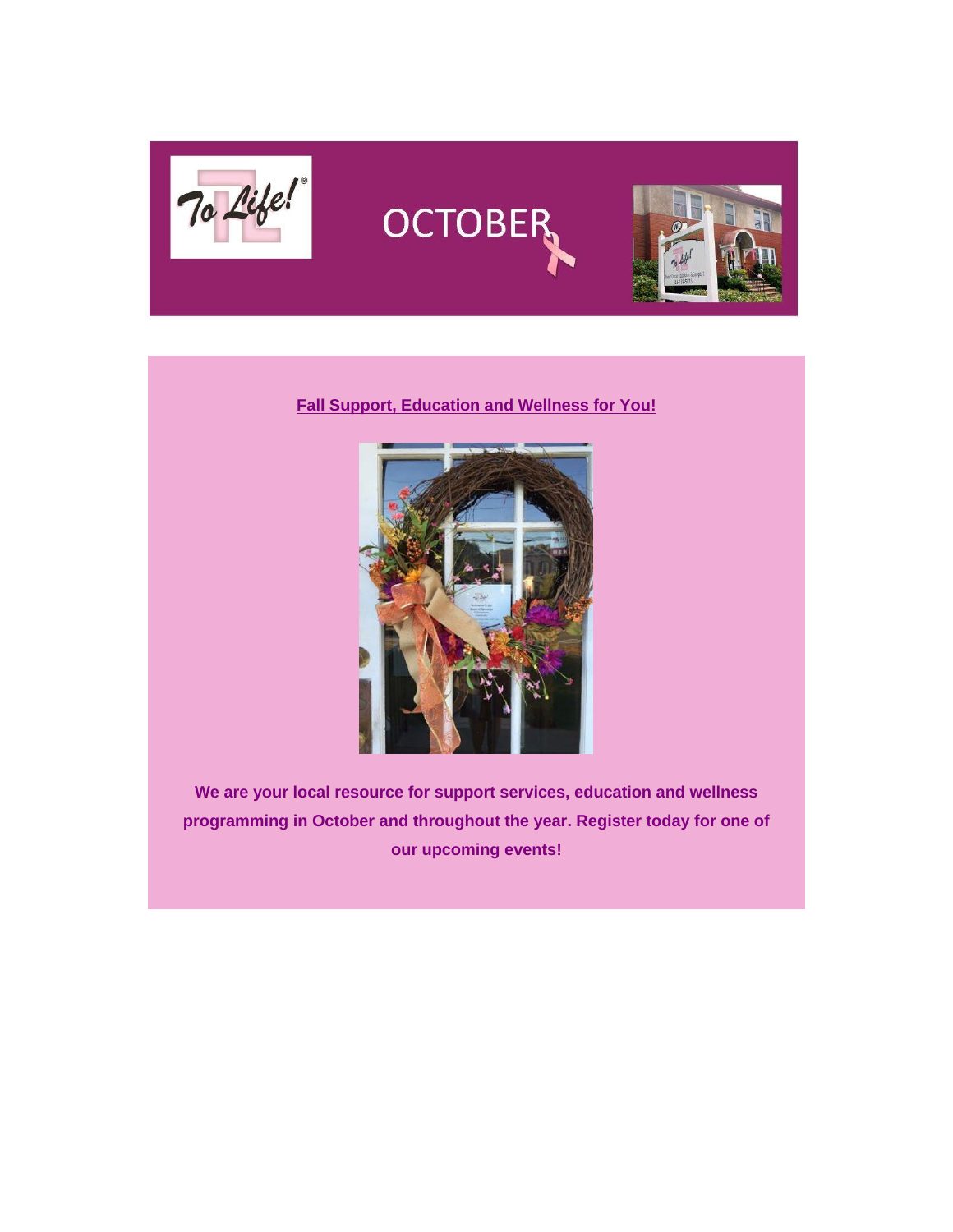

**To Life! is proud to present the 9th Annual Women's Health Conference WHEN: Tuesday November 12th 8:00am to 4:30pm WHERE: Carondelet Hospitality Center; 385 Watervliet Shaker Road Latham, NY 12110**

**Join us for an all-day conference on topics related to Breast Cancer and Women's Health issues. This conference offers 11 presentations featuring experts from our community. It includes large forum talks and small group workshops. Topics will be relevant to survivors in active treatment or beyond and seasoned healthcare professionals. Each year the Conference has been approved to offer continuing education credits for Registered Nurses and other nursing professionals. This program is offered free of charge but Registration is REQUIRED.**

**[LINK TO REGISTER TODAY](https://tolife.us5.list-manage.com/track/click?u=241d59b897b4121e9d2e15914&id=638f5808cf&e=d1f01208e2)**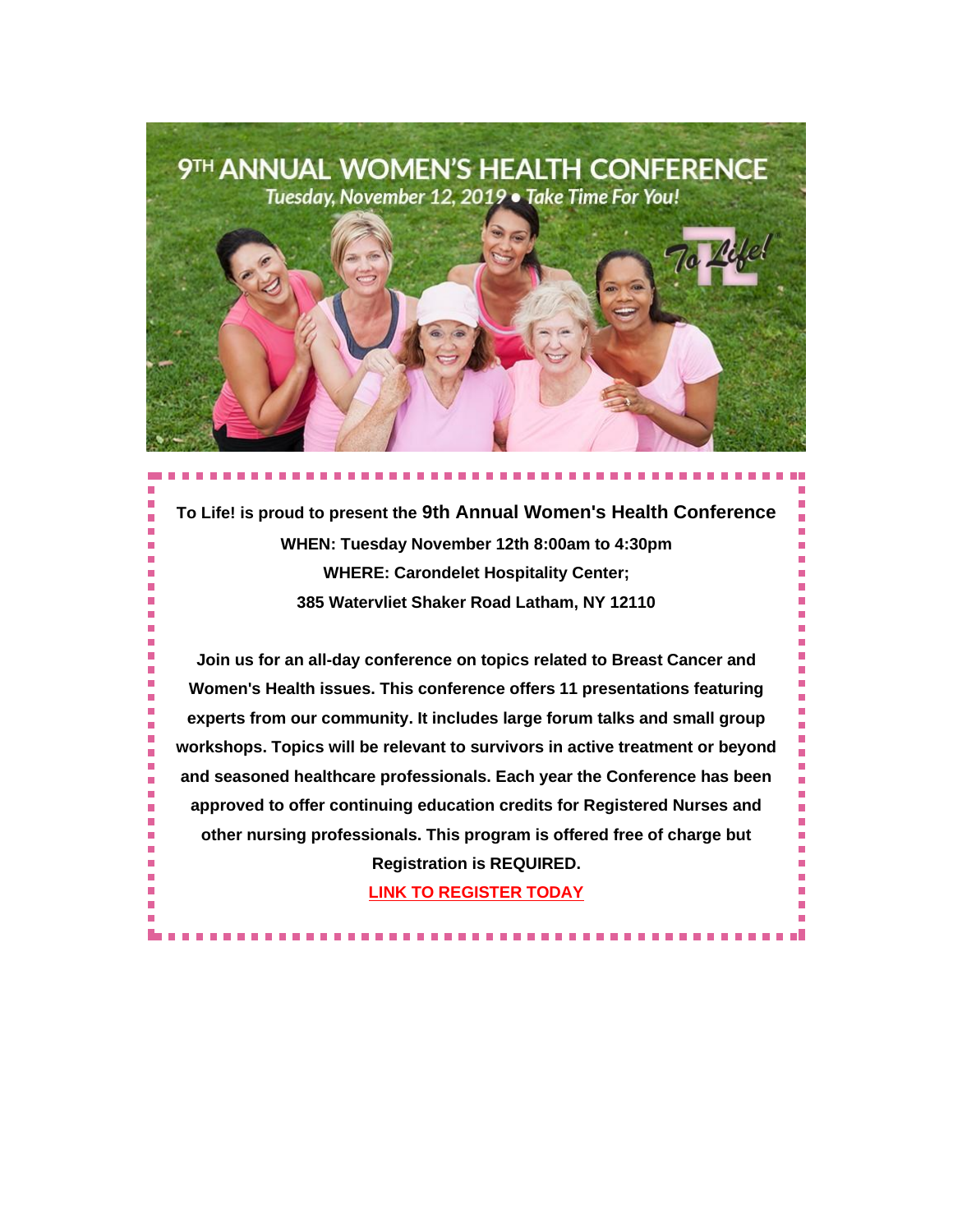

*Qi Gong For Breast Health Monday, October 21st, 2019 6:30pm-7:30pm To Life! Delmar Office*

Qi Gong is a traditional Chinese practice of aligning breath and movement to boost energy, mental focus and physical well-being. Qi Gong is gentle, empowering, self-healing, enjoyable and easy.

In this workshop you will learn 7 Qi Gong movements that will increase energy flow through the breast area.

Qi Gong is part of a preventative and restorative model of healing.

Sign up by calling 518-439-5975

## *Look Ahead: Upcoming Wellness and Education Classes*



### *Nourishment During and After Breast Cancer and Cancer Risk Reduction: Focus on*

### *Fall Flavors*

Tuesday October 29th; 6:00pm-7:30pm

@ The Stram Center

90 Adams Place, Delmar, NY 12054

*Please sign up by calling the Delmar Office 518-439-5975*

### *[Women's Health Conference](https://tolife.us5.list-manage.com/track/click?u=241d59b897b4121e9d2e15914&id=0172704824&e=d1f01208e2)*

Tuesday November 12th; 8:00am-4:30pm @ Carondelet Hospitality Center 385 Watervliet-Shaker Road, Latham, NY 12110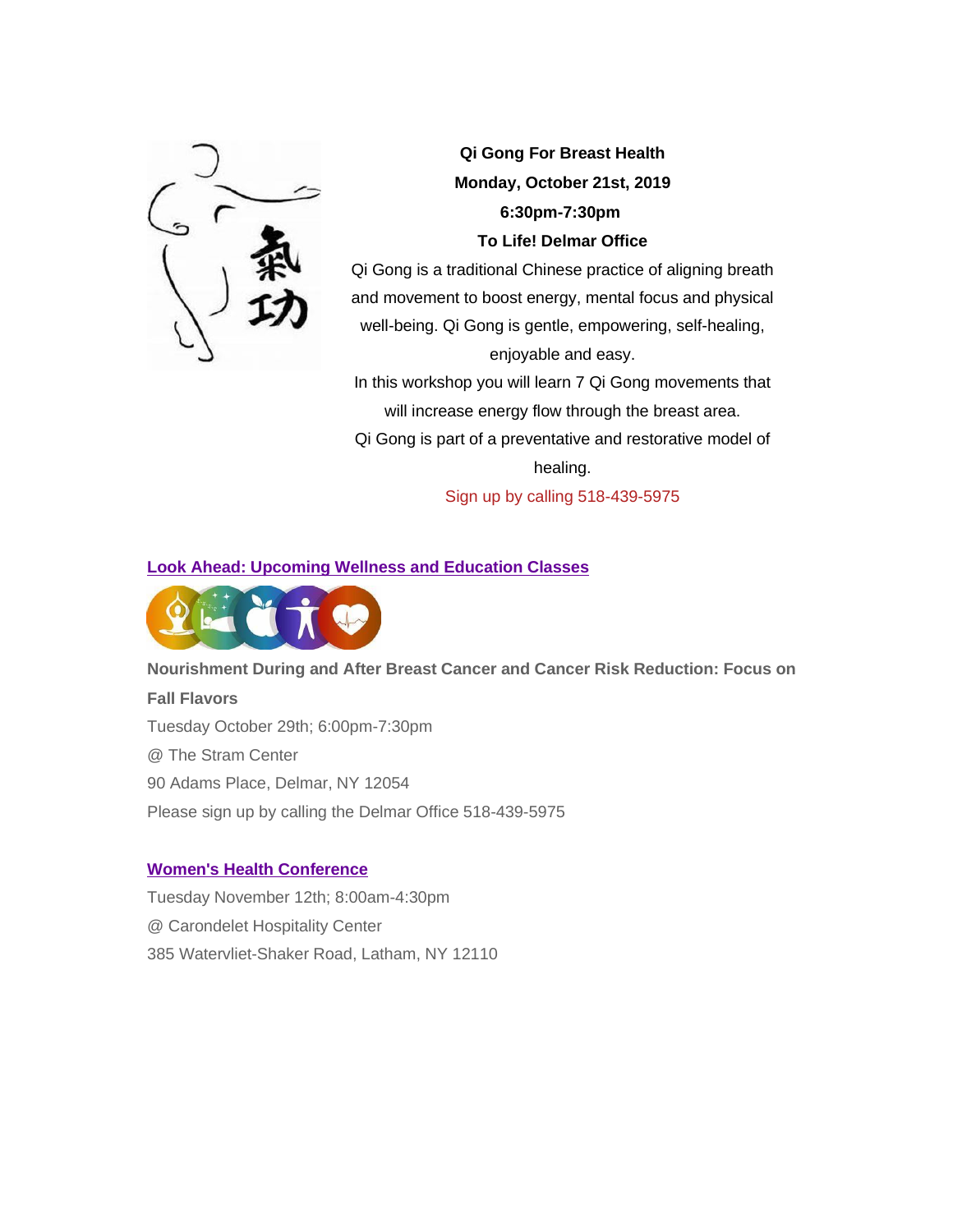#### *Hannaford Cooking Class: Fall Soup*

Thursday November 14th; 3:00pm-4:30pm @ Central Avenue Hannaford 900 Central Avenue, Albany, NY 12206 *Please sign up by calling the Delmar Office 518-439-5975*

# *Reiki in October*

To Life! Delmar Office

Joan Bender, Certified Reiki Practitioner of Food & Market Coaching will continue to provide Reiki during the month of **October**. The benefits are many, including pain relief, stress reduction and balance. Call 518-439-5975 to schedule your session today!



Wednesday 10/2 3:00-5:00pm Monday 10/7 12:30-1:30pm Wednesday 10/16 3:00-5:00pm Monday 10/21 12:30-2:30pm Wednesday 10/30 3:00-5:00pm

Ongoing Wellness Programs Offered by *To Life!* in Delmar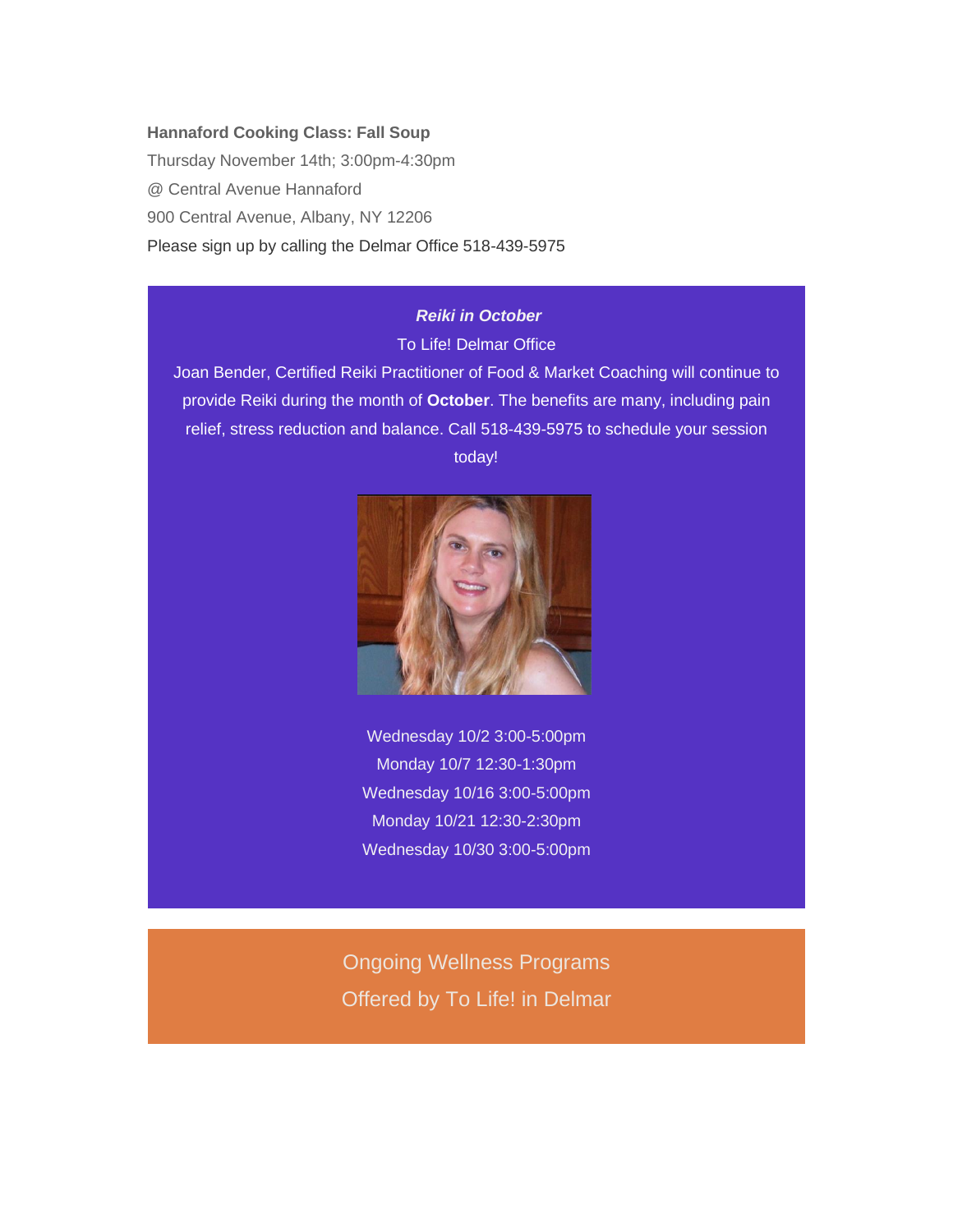

**NEW: Meditation @ the Stram Center**

The Stram Center offers free guided meditation most Wednesdays from 7:30pm to 8:30pm. Check the **[Stram Calendar](https://tolife.us5.list-manage.com/track/click?u=241d59b897b4121e9d2e15914&id=97e479bfd5&e=d1f01208e2)** for Dates-No sign up necessary!

### **Madgalena Energy Sessions with Susan:**

Sessions are available by appointment at the mutual convenience of the Practitioner and Client. All days of the work week are considered.

### *Jai Yoga School*

[Jai Yoga School](https://tolife.us5.list-manage.com/track/click?u=241d59b897b4121e9d2e15914&id=40b4b6f6a4&e=d1f01208e2) in Slingerlands offers complimentary "sangha yoga" classes to breast cancer patients and survivors.

# **In the Saratoga Region:** *Reiki Energy Sessions with Judy Rosch*

Certified Reiki Master Judy Rosch will be offering complimentary Reiki Energy sessions on Tuesdays at our Saratoga Boutique (110 Spring Street).

## **YANA Yoga**

YANA YOGA in Malta offers two classes "Gentle yoga & stretching" and " Gentle to Moderate yoga" free of charge to breast cancer survivors referred through To Life! **[http://www.yanayoga.net/](https://tolife.us5.list-manage.com/track/click?u=241d59b897b4121e9d2e15914&id=ba1727161b&e=d1f01208e2)**

All Wellness Sessions are offered free of charge to breast cancer survivors. These

 $\_$  , and the set of the set of the set of the set of the set of the set of the set of the set of the set of the set of the set of the set of the set of the set of the set of the set of the set of the set of the set of th